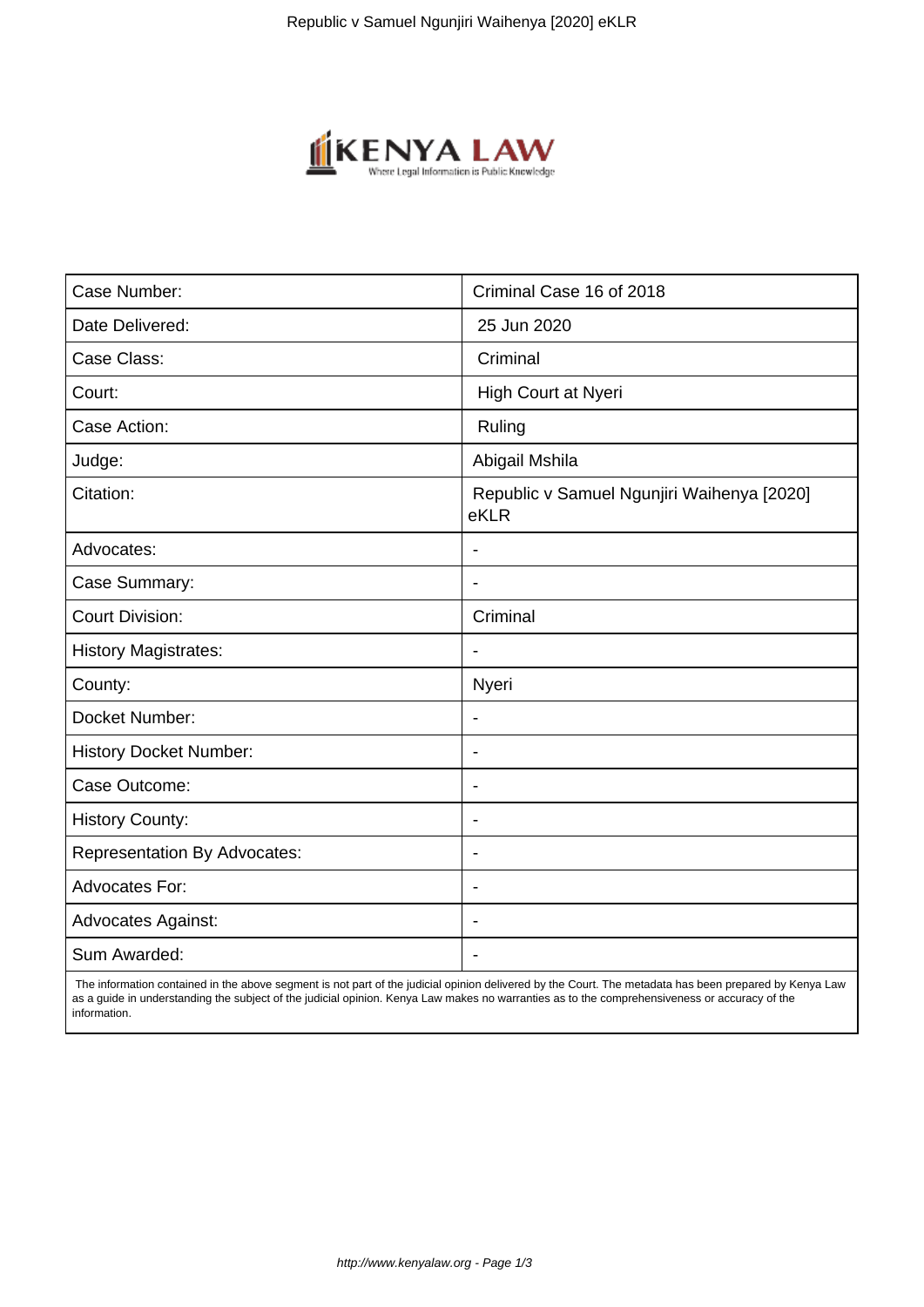#### **REPUBLIC OF KENYA**

### **IN THE HIGH COURT OF KENYA**

# **AT NYERI**

## **CRIMINAL CASE NO. 16 OF 2018**

### **REPUBLIC**

### **VERSUS**

### **SAMUEL NGUNJIRI WAIHENYA alias NJIRI.......................................................ACCUSED**

#### **RULING**

1. The accused was charged with the offence of murder contrary to Section 203 as read with Section 204 of the Penal Code; he was accused of having murdered Michael Githinji Wanjama on the night of 1<sup>st</sup> and 2<sup>nd</sup> January, 2015 at Kiahugu Trading Centre in Mukuruweini Sub-County of Nyeri County;

2. On the 29<sup>th</sup>November, 2018 the accused entered a plea of Not Guilty; and the hearing of the matter commenced on the 11/02/2019; at the hearing hereof the accused was at all times represented by Learned Counsel Miss Maina whereas Ms. Gicheha was the Prosecuting Counsel for the State;

3. The prosecution called a total of six (6) witnesses in support of its case; at the close of the prosecution case defence counsel was invited to make submissions as to whether the prosecution had made out a case that required the accused person to be called upon to defend himself;

4. Counsel for the accused submitted that it was trite law that for the offence of murder the prosecution had to prove two (2) main ingredients of the offence to the required standard; the two ingredients are (i) *actus reus* and (ii) *mens rea*;

5. **On** *actus reus*; counsel submitted that the only evidence that linked the accused to the commission of the crime was an alleged confession by a co-accused whose statement ought to be scrutinized with great caution and needs corroboration; the statement was also not produced in court as evidence; and this key ingredient was not proved to the desired threshold;

6. **On** *mens rea*; The Investigating Officer CPL.Josephat Mbulu (**PW6)** had alluded to a commotion that night between the deceased and Purity the co-accused to the accused herein; but none of the prosecution witnesses gave any concrete evidence on whether the deceased and the accused had ever met; nor was there any evidence adduced that the deceased provoked the accused in a way that would result in his death; that the accused did not have malice aforethought to kill the deceased as he had no reason to;

**7.** Counsel urged the court to acquit the accused as there was no credible or compelling evidence that the court could use to convict the accused;

**8.** Case law relied on Court of Appeal case of **Ngala Chirongo Mwamee vs Republic [2018] eKLR.**

**9.** In response Prosecuting Counsel for the State relied on the evidence adduced by the prosecution witnesses;

**10.** After hearing the oral submissions made by counsel for accused and having evaluated all the evidence on record; it is this court's finding that the prosecution evidence adduced by Jonathan Mutisya Muasya (**PW2)** a boda-boda rider placed the accused at the scene of the crime on the material date; the evidence of **PW6** who was the investigating officer was that the accused fled the